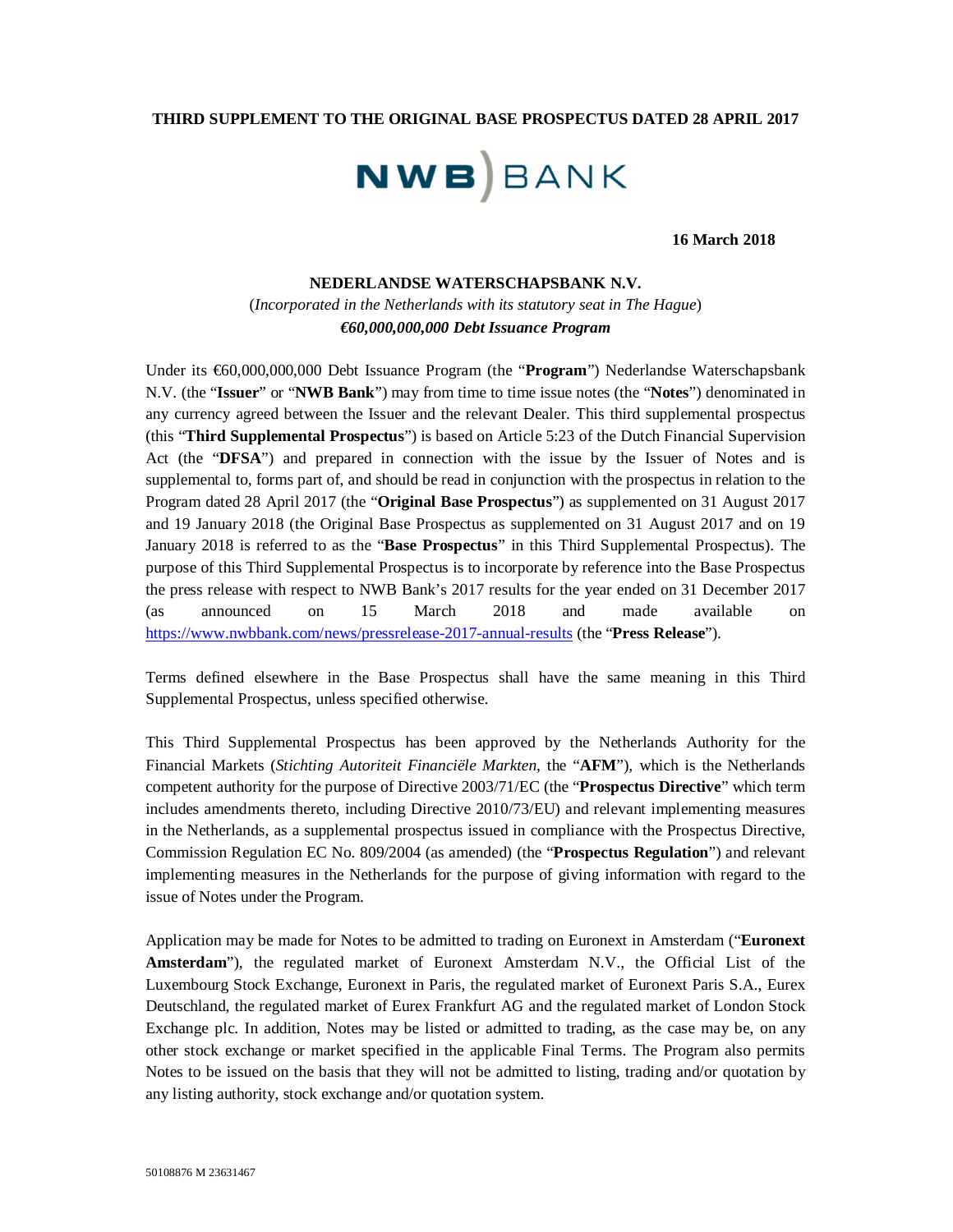The AFM has been requested by the Issuer to provide the Luxembourg *Commission de Surveillance du Secteur Financier*, the French *Autorité des marchés financiers*, the German *Bundesanstalt für Finanzdienstleistungsaufsicht* and the United Kingdom *Financial Conduct Authority* with a certificate of approval attesting that this Third Supplemental Prospectus has been drawn up in accordance with the Prospectus Regulation.

The Notes have not been and will not be registered under the United States Securities Act of 1933, as amended (the "**Securities Act**") or any U.S. state securities laws, and the Notes may not be offered, sold or delivered within the United States, or to or for the account or benefit of U.S. persons (as defined in Regulation S under the Securities Act ("**Regulation S**")), except pursuant to an exemption from, or a transaction not subject to, the registration requirements of the Securities Act, applicable U.S. state securities laws or pursuant to an effective registration statement. The Notes may be offered and sold (a) in bearer form outside the United States to non-U.S. persons in reliance on Regulation S and (b) in registered form within the United States, to persons who are 'qualified institutional buyers' ("**QIBs**") within the meaning of and in reliance on Rule 144A under the Securities Act ("**Rule 144A**") and/or outside the United States to non-U.S. persons in reliance on Regulation S. Prospective purchasers who are QIBs are hereby notified that sellers of the Notes may be relying on the exemption from the provisions of Section 5 of the Securities Act provided by Rule 144A. For a description of these and certain further restrictions on offers, sales, and transfers of Notes and distribution of this Third Supplemental Prospectus together with the Base Prospectus, see "Plan of Distribution" and "Transfer Restrictions" in the Original Base Prospectus. Notes in bearer form are subject to U.S. tax law requirements.

# **An investment in the Notes involves certain risks. Prospective investors should have regard to the risk factors described under "Risk Factors" in the Original Base Prospectus.**

This Third Supplemental Prospectus is supplemental to, forms part of, and should be read in conjunction and construed together with the Base Prospectus, including any documents incorporated by reference therein, (which can be found on the website of the Issuer, http://www.nwbbank.com and may be obtained by contacting the Issuer by telephone (+31 70 416 62 66) or by email: legal@nwbbank.com), and in relation to any tranche of Notes, the Base Prospectus and this Third Supplemental Prospectus should be read and construed together with the relevant Final Terms.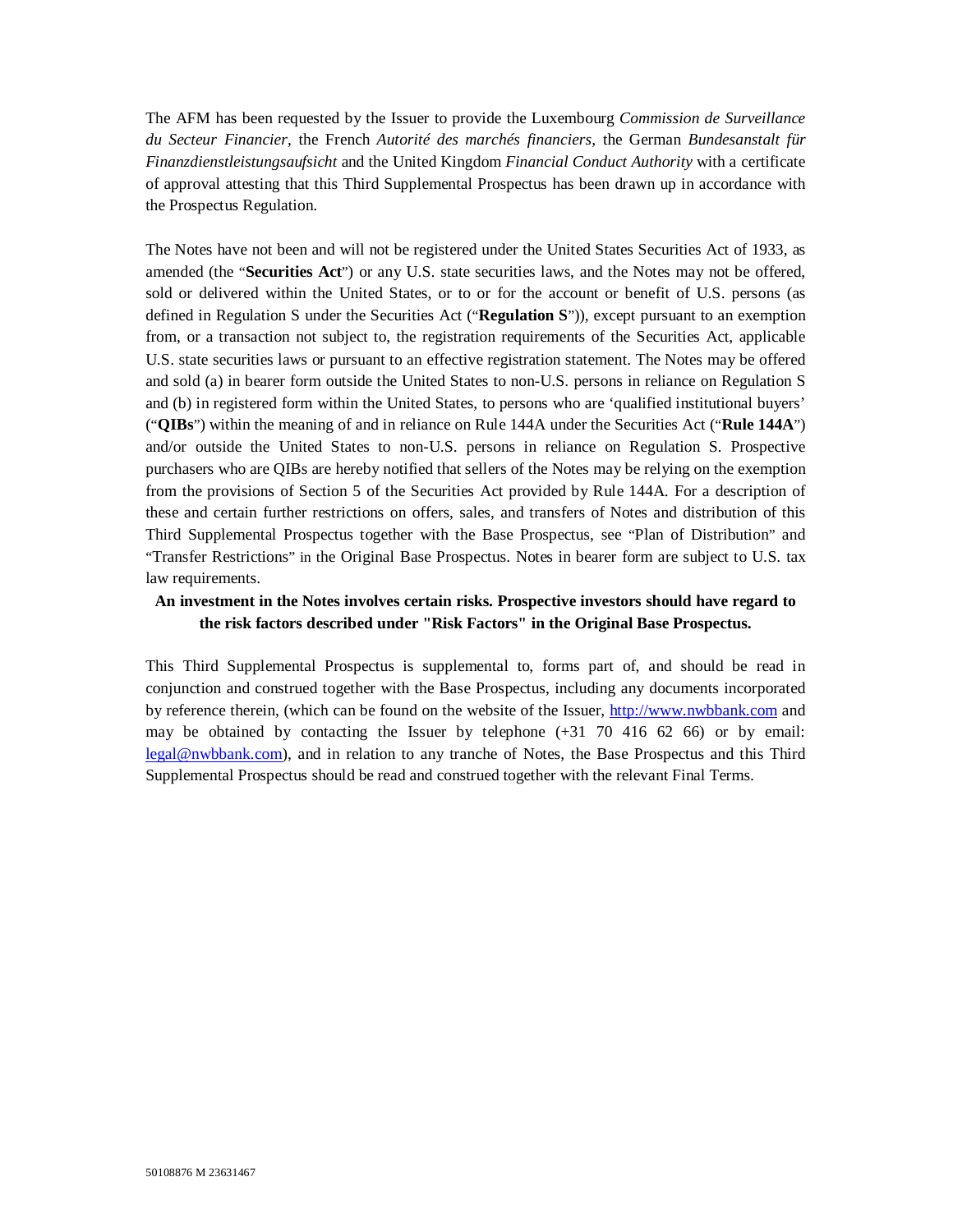#### **IMPORTANT NOTICES**

The Issuer has confirmed that the Base Prospectus and this Third Supplemental Prospectus contain all information regarding the Issuer, the Program and (subject to being supplemented by any Final Terms) the Notes issued under the Program which is (in the context of the Program and the issue of the Notes) material, and such information is true and accurate in all respects and is not misleading. The Issuer accepts responsibility for the information contained in the Base Prospectus and this Third Supplemental Prospectus. To the best knowledge and belief of the Issuer (which has taken all reasonable care to ensure that such is the case) the information contained in the Base Prospectus and this Third Supplemental Prospectus is in accordance with the facts and does not omit anything likely to affect the import of such information.

Any information from third-parties contained in the Base Prospectus and this Third Supplemental Prospectus has been accurately reproduced and, as far as the Issuer is aware and able to ascertain from the information published by such third parties, does not omit anything likely to render the reproduced information inaccurate or misleading. The Issuer accepts responsibility accordingly.

In the context of an offer to the public as defined in the Prospectus Directive, and subject as provided in the applicable Final Terms, the only persons authorized to use the Base Prospectus and this Third Supplemental Prospectus in connection with an offer or listing of Notes are the persons named in the applicable Final Terms as the relevant Dealer or the Managers and the persons named in or identifiable following the applicable Final Terms as the Financial Intermediaries as the case may be.

AN INVESTOR INTENDING TO ACQUIRE OR ACQUIRING ANY NOTES FROM AN OFFEROR WILL DO SO, AND OFFERS AND SALES OF THE NOTES TO AN INVESTOR BY AN OFFEROR WILL BE MADE, IN ACCORDANCE WITH ANY TERMS AND OTHER ARRANGEMENTS IN PLACE BETWEEN SUCH OFFEROR AND SUCH INVESTOR INCLUDING AS TO PRICE, ALLOCATIONS AND SETTLEMENT ARRANGEMENTS. THE ISSUER WILL NOT BE A PARTY TO ANY SUCH ARRANGEMENTS WITH INVESTORS (OTHER THAN THE DEALERS) IN CONNECTION WITH THE OFFER OR SALE OF THE NOTES AND, ACCORDINGLY, THE BASE PROSPECTUS, THIS THIRD SUPPLEMENTAL PROSPECTUS AND ANY FINAL TERMS WILL NOT CONTAIN SUCH INFORMATION. THE INVESTOR MUST LOOK TO THE OFFEROR AT THE TIME OF SUCH OFFER FOR THE PROVISION OF SUCH INFORMATION. THE ISSUER HAS NO RESPONSIBILITY TO AN INVESTOR IN RESPECT OF SUCH INFORMATION.

No person has been authorized to give any information or to make any representation not contained or incorporated by reference in the Base Prospectus and this Third Supplemental Prospectus or any Final Terms or as approved in writing for such purpose by the Issuer and, if given or made, such information or representation must not be relied upon as having been authorized by the Issuer or any of the Dealers.

Neither the Base Prospectus and this Third Supplemental Prospectus nor any other information supplied in connection with the Program should be considered as a recommendation by the Issuer or any of the Dealers that any recipient of the Base Prospectus and this Third Supplemental Prospectus or any other information supplied in connection with the Program should purchase any Notes.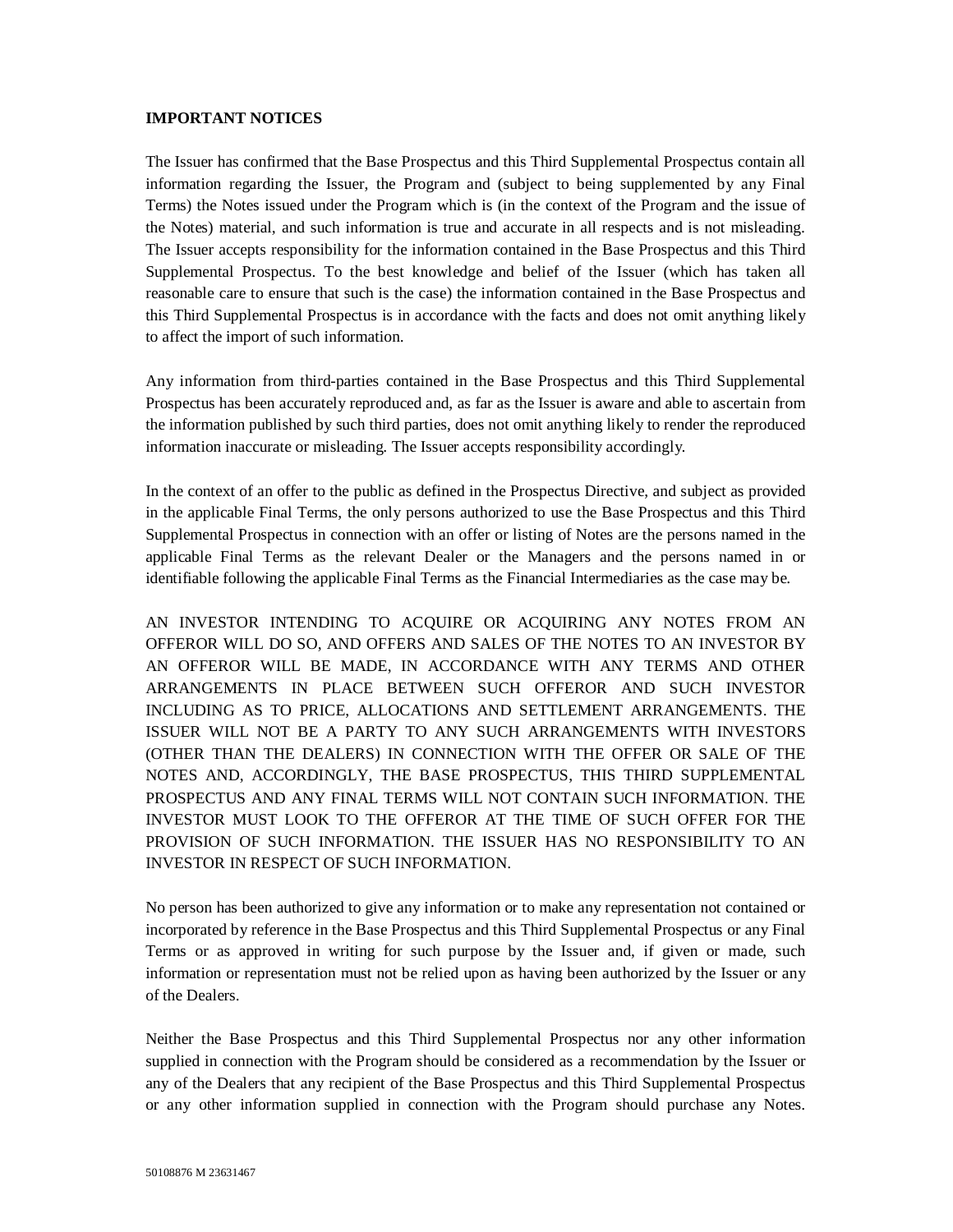Accordingly, no representation, warranty or undertaking, express or implied, is made by the Dealers, in their capacity as such. Each investor contemplating purchasing any Notes should make its own independent investigation of the financial condition and affairs and its own appraisal of the creditworthiness of the Issuer. Neither the Base Prospectus, this Third Supplemental Prospectus nor any other information supplied in connection with the Program constitutes an offer or invitation by or on behalf of the Issuer or any of the Dealers to any person to subscribe for or to purchase any Notes.

The delivery of the Base Prospectus, this Third Supplemental Prospectus or any Final Terms and the offering, sale or delivery of any Notes shall not in any circumstances create any implication that there has been no adverse change in the financial situation of the Issuer since the date hereof or, as the case may be, the date upon which the Base Prospectus has been most recently amended or supplemented or that there has been no adverse change, or any event reasonably likely to involve any adverse change, in the prospects or financial or trading position of the Issuer since the date hereof or, if later, the date upon which the Base Prospectus has been most recently amended or supplemented or that any other information supplied in connection with the Program is correct at any time subsequent to the date on which it is supplied or, if different, the date indicated in the document containing the same. The Dealers expressly do not undertake to review the financial condition or affairs of the Issuer during the life of the Program. Investors should review, inter alia, the Financial Information (as defined in the section "*Presentation of Financial and Other Information – Presentation of Financial Information*" in the Original Base Prospectus) and the most recent financial statements of the Issuer when deciding whether or not to purchase any Notes.

Neither the Base Prospectus nor this Third Supplemental Prospectus constitutes an offer to sell or the solicitation of an offer to buy any Notes in any jurisdiction to any person to whom it is unlawful to make the offer or solicitation in such jurisdiction. The distribution of the Base Prospectus, this Third Supplemental Prospectus and any Final Terms and the offer, sale and delivery of Notes may be restricted by law in certain jurisdictions. The Issuer and the Dealers do not represent that the Base Prospectus or this Third Supplemental Prospectus may be lawfully distributed, or that any Notes may be lawfully offered, in compliance with any applicable registration or other requirements in any such jurisdiction, or pursuant to an exemption available thereunder, or assume any responsibility for facilitating any such distribution or offering. In particular, no action has been taken by the Issuer or the Dealers which is intended to permit a public offering of any Notes or distribution of the Base Prospectus or this Third Supplemental Prospectus in any jurisdiction where action for that purpose is required. Accordingly, no Notes may be offered or sold, directly or indirectly, and neither the Base Prospectus, this Third Supplemental Prospectus nor any advertisement or other offering material may be distributed or published in any jurisdiction, except under circumstances that will result in compliance with any applicable laws and regulations. Persons into whose possession the Base Prospectus, this Third Supplemental Prospectus or any Notes may come must inform themselves about, and observe any such restrictions on the distribution of the Base Prospectus, this Third Supplemental Prospectus and the offering and sale of Notes. In particular, there are restrictions on the distribution of the Base Prospectus, this Third Supplemental Prospectus and the offer or sale of Notes in the United States, the European Economic Area (including France, the Netherlands and the United Kingdom) and Japan, see the sections "*Plan of Distribution*" and "*Transfer Restrictions*" in the Original Base Prospectus.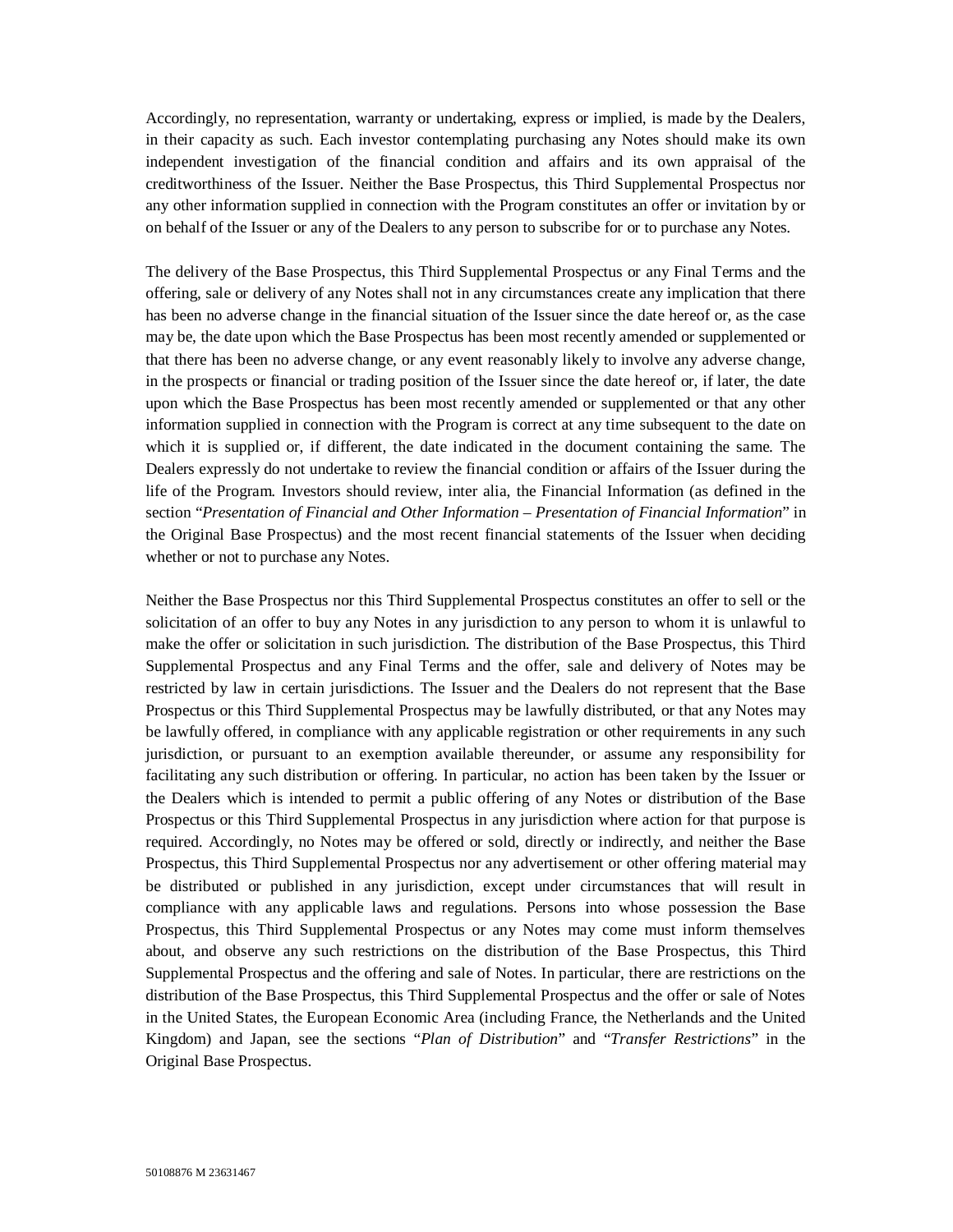In particular, the Notes have not been and will not be registered under the Securities Act or any U.S. state securities laws. The Notes may not be offered, sold or delivered within the United States, or to, or for the account or benefit of, U.S. persons (as defined in Regulation S), except pursuant to an exemption from, or a transaction not subject to, the registration requirements of the Securities Act and applicable U.S. state securities laws, or pursuant to an effective registration statement. Bearer Notes are subject to United States tax law requirements. Subject to certain exceptions, Bearer Notes may not be offered, sold or delivered within the United States or to United States persons, as defined in the Code, and the U.S. Treasury Regulations thereunder.

The Notes may be offered and sold (a) in bearer form outside the United States to non-U.S. persons in reliance on Regulation S and (b) in registered form within the United States to QIBs in reliance on Rule 144A and/or outside the United States to non-U.S. persons in reliance on Regulation S. Prospective purchasers are hereby notified that sellers of the Notes may be relying on the exemption from the provisions of Section 5 of the Securities Act provided by Rule 144A. For a description of these and certain further restrictions on offers, sales and transfers of Notes, see the sections "*Plan of Distribution*" and "*Transfer Restrictions*" in the Original Base Prospectus.

Neither the Program nor the Notes have been approved or disapproved by the U.S. Securities and Exchange Commission (the "**SEC**"), any state securities commission in the United States or any other U.S. regulatory authority, nor have any of the foregoing authorities passed upon or endorsed the merits of any offering of the Notes or the accuracy of the Base Prospectus nor this Third Supplemental Prospectus. Any representation to the contrary is a criminal offence in the United States.

**IMPORTANT – EEA RETAIL INVESTORS -** If the Final Terms in respect of any Notes includes a legend entitled 'Prohibition of Sales to EEA Retail Investors', the Notes are not intended to be offered, sold or otherwise made available to and, should not be offered, sold or otherwise made available to any retail investor in the European Economic Area ('**EEA**'). For these purposes, a retail investor means a person who is one (or more) of: (i) a retail client as defined in point (11) of Article 4(1) of Directive 2014/65/EU ('**MiFID II**'); (ii) a customer within the meaning of Directive 2002/92/EC ('**IMD**'), where that customer would not qualify as a professional client as defined in point (10) of Article 4(1) of MiFID II; or (iii) not a qualified investor as defined in the Prospectus Directive. Consequently no key information document required by Regulation (EU) No 1286/2014 (the '**PRIIPs Regulation**') for offering or selling the Notes or otherwise making them available to retail investors in the EEA has been prepared and therefore offering or selling the Notes or otherwise making them available to any retail investor in the EEA may be unlawful under the PRIIPS Regulation.

The Base Prospectus and this Third Supplemental Prospectus have been prepared on the basis that, except to the extent sub-paragraph (ii) below may apply, any offer of Notes in any Member State of the European Economic Area (each, a "**Relevant Member State**") will be made pursuant to an exemption under the Prospectus Directive, as implemented in that Relevant Member State, from the requirement to publish a prospectus for offers of Notes. Accordingly any person making or intending to make an offer in that Relevant Member State of Notes which are the subject of an offering contemplated in the Base Prospectus or this Third Supplemental Prospectus as completed by Final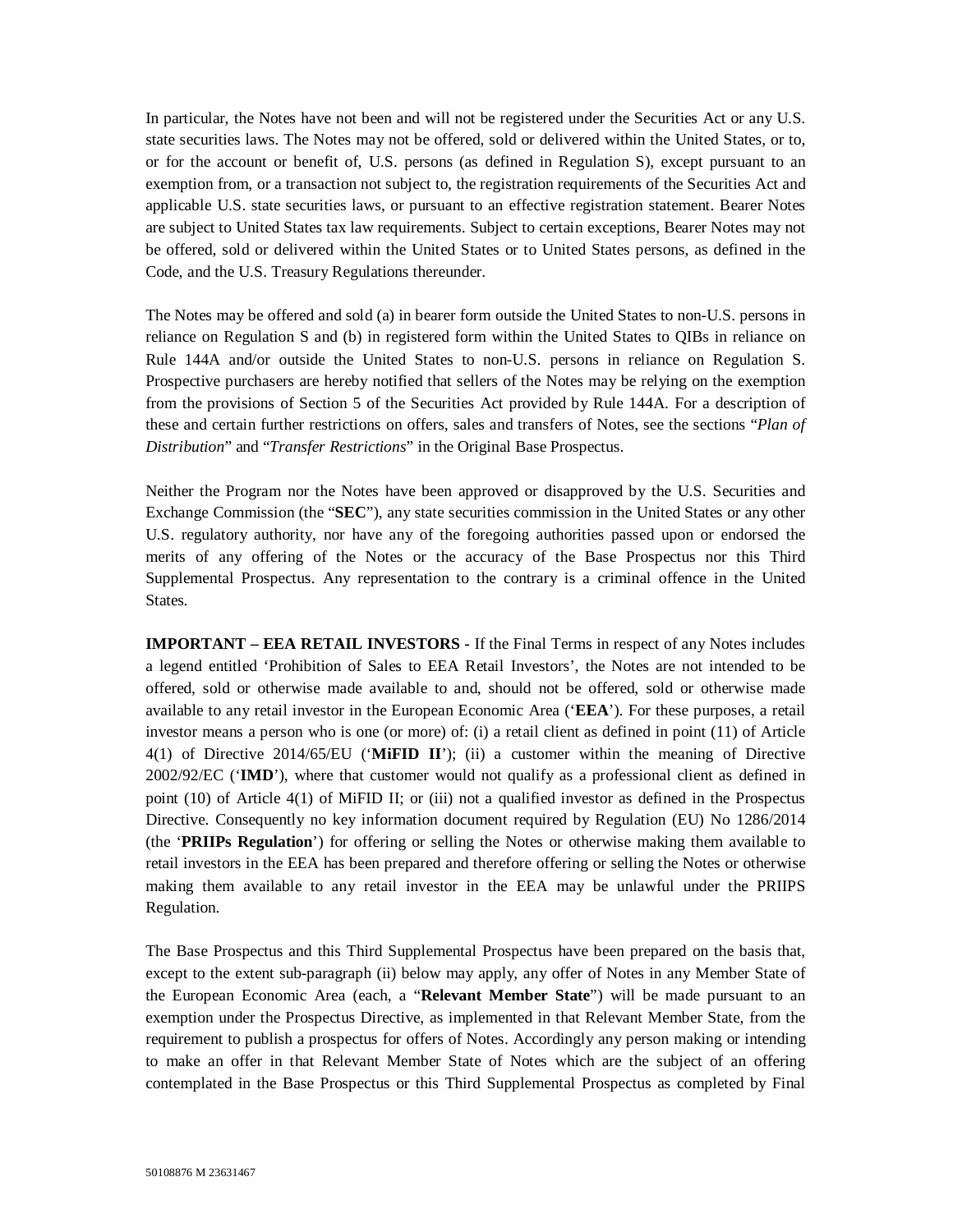Terms in relation to the offer of those Notes may only do so:

- (i) in circumstances in which no obligation arises for the Issuer or any Dealer to publish a prospectus pursuant to Article 3 of the Prospectus Directive or supplement a prospectus pursuant to Article 16 of the Prospectus Directive, in each case, in relation to such offer; or
- (ii) if a prospectus for such offer has been approved by the competent authority in that Relevant Member State or, where appropriate, approved in another Relevant Member State and notified to the competent authority in that Relevant Member State and (in either case) published, all in accordance with the Prospectus Directive, provided that any such prospectus has subsequently been completed by Final Terms which specify that offers may be made other than pursuant to Article 3(2) of the Prospectus Directive in that Relevant Member State, such offer is made in the period beginning and ending on the dates specified for such purpose in such prospectus or Final Terms and the Issuer has consented in writing to its use for the purpose of such offer.

To the extent sub-paragraph (i) or (ii) applies, all offers remain subject to restrictions set out in the section "*Plan of Distribution*" in the Original Base Prospectus. Except to the extent sub-paragraph (ii) above may apply, neither the Issuer nor any Dealer have authorized, nor do they authorize, the making of any offer of Notes in circumstances in which an obligation arises for the Issuer or any Dealer to publish or supplement a prospectus for such offer.

## **SUPPLEMENTAL INFORMATION**

On page 43 of the Original Base Prospectus under the section "*Documents incorporated by reference*" reference should also be made to the Press Release as filed with the AFM which document shall be deemed to be incorporated in, and to form part of, the Base Prospectus:

 The press release dated 15 March 2018 with respect to NWB Bank's 2017 results for the year ended on 31 December 2017.

The Press Release should be read in conjunction and construed together with the information set forth, or incorporated by reference, in the Base Prospectus, including the information under the section "*Operating and Financial Review*" in the Original Base Prospectus.

To the extent that there is any inconsistency between (a) any statement in this Third Supplemental Prospectus or any statement incorporated by reference into the Base Prospectus by this Third Supplemental Prospectus and (b) any other statement in or incorporated by reference in the Base Prospectus, the statements under (a) above will prevail.

Save as disclosed in this Third Supplemental Prospectus, there has been no other significant new factor, material mistake or inaccuracy relating to information included in the Base Prospectus since the publication of the Base Prospectus.